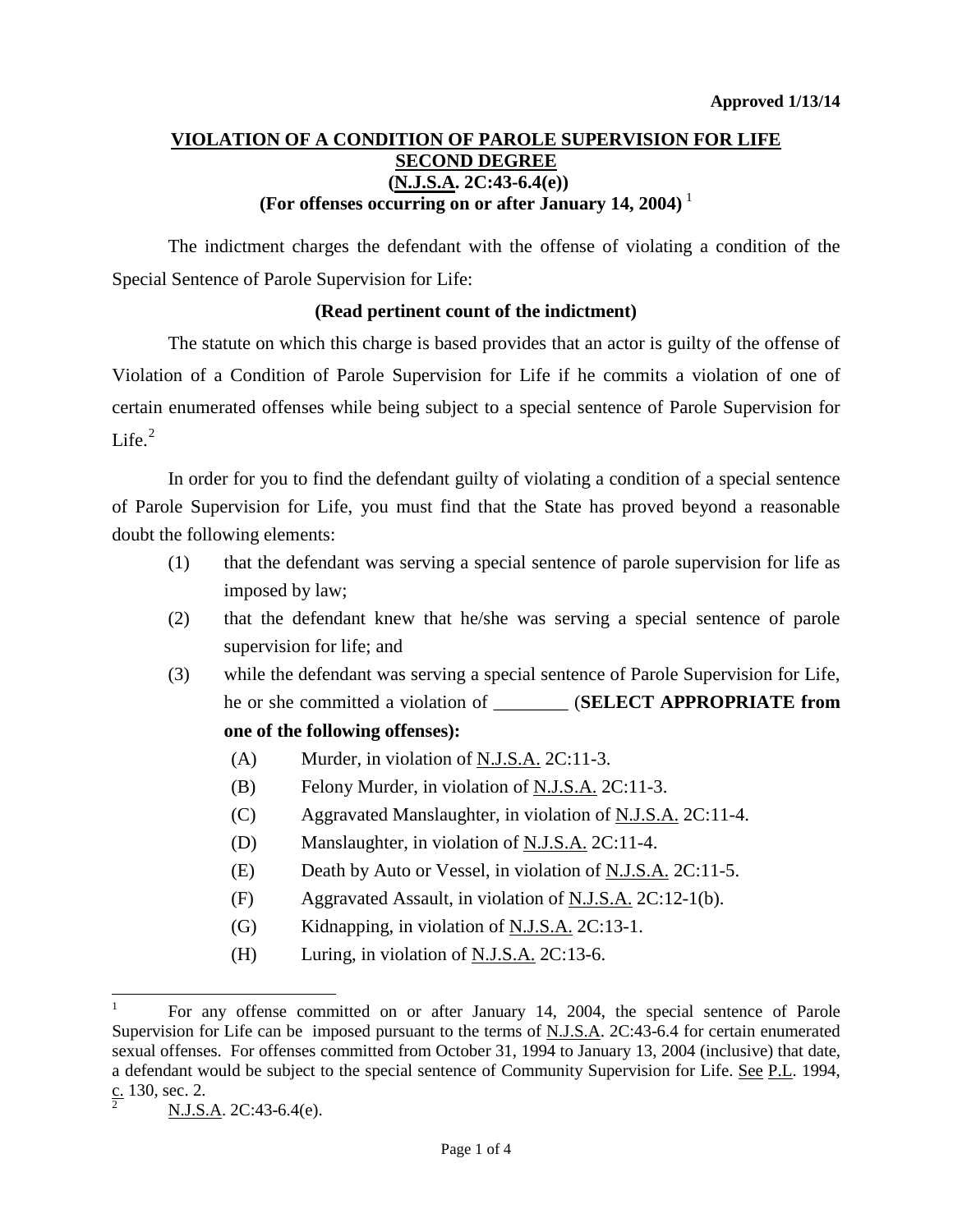#### **VIOLATION OF A CONDITION OF PAROLE SUPERVISION FOR LIFE SECOND DEGREE (N.J.S.A. 2C:43-6.4(e))**

**(For offenses occurring on or after January 14, 2004)**

- (I) Sexual Assault, in violation of N.J.S.A. 2C:14-2.
- (J) Criminal Sexual Contact, in violation of N.J.S.A. 2C:14-3.
- $(K)$  Endangering the Welfare of a Child, in violation of N.J.S.A. 2C:24-4.
- (L) Burglary, in violation of N.J.S.A 2C:18-2, when the offense is a crime of the second degree. $3$
- (M) Possession of a Firearm for an Unlawful Purpose, in violation of N.J.S.A. 2C:39-[4](#page-1-0)(a).<sup>4</sup>

The first element that the State must prove beyond a reasonable doubt is that the defendant was serving a special sentence of Parole Supervision for Life as imposed by law.

The second element that the State must prove beyond a reasonable doubt is the defendant knew that he/she was serving a special sentence of Parole Supervision for Life.

A person acts knowingly with respect to the nature of his/her conduct or the attendant circumstances if he/she is aware that the conduct is of that nature or that such circumstances exist or the person is aware of a high probability of their existence. A person acts knowingly with respect to a result of the conduct if he/she is aware that it is practically certain that the conduct will cause a result. "Knowing," "with knowledge," or equivalent terms have the same meaning. Knowledge is a condition of the mind. It cannot be seen. It can only be determined by inference from defendant's conduct, words or acts. A state of mind is rarely susceptible of direct proof but must ordinarily be inferred from the facts. Therefore, it is not necessary that the State produce witnesses to testify that an accused said that he/she had a certain state of mind when he/she did a particular thing. It is within your power to find that such proof has been furnished beyond a reasonable doubt by inference which may arise from the nature of his/her acts and conduct and from all he/she said and did at the particular time and place and from all surrounding circumstances established by the evidence.

<span id="page-1-1"></span>The third element that the State must prove beyond a reasonable doubt is that while the defendant was serving a special sentence of Parole Supervision for Life, he/she committed a

 $\frac{3}{4}$  See N.J.S.A. 2C:18-2(b).

<span id="page-1-0"></span>N.J.S.A. 2C:43-6.4(b).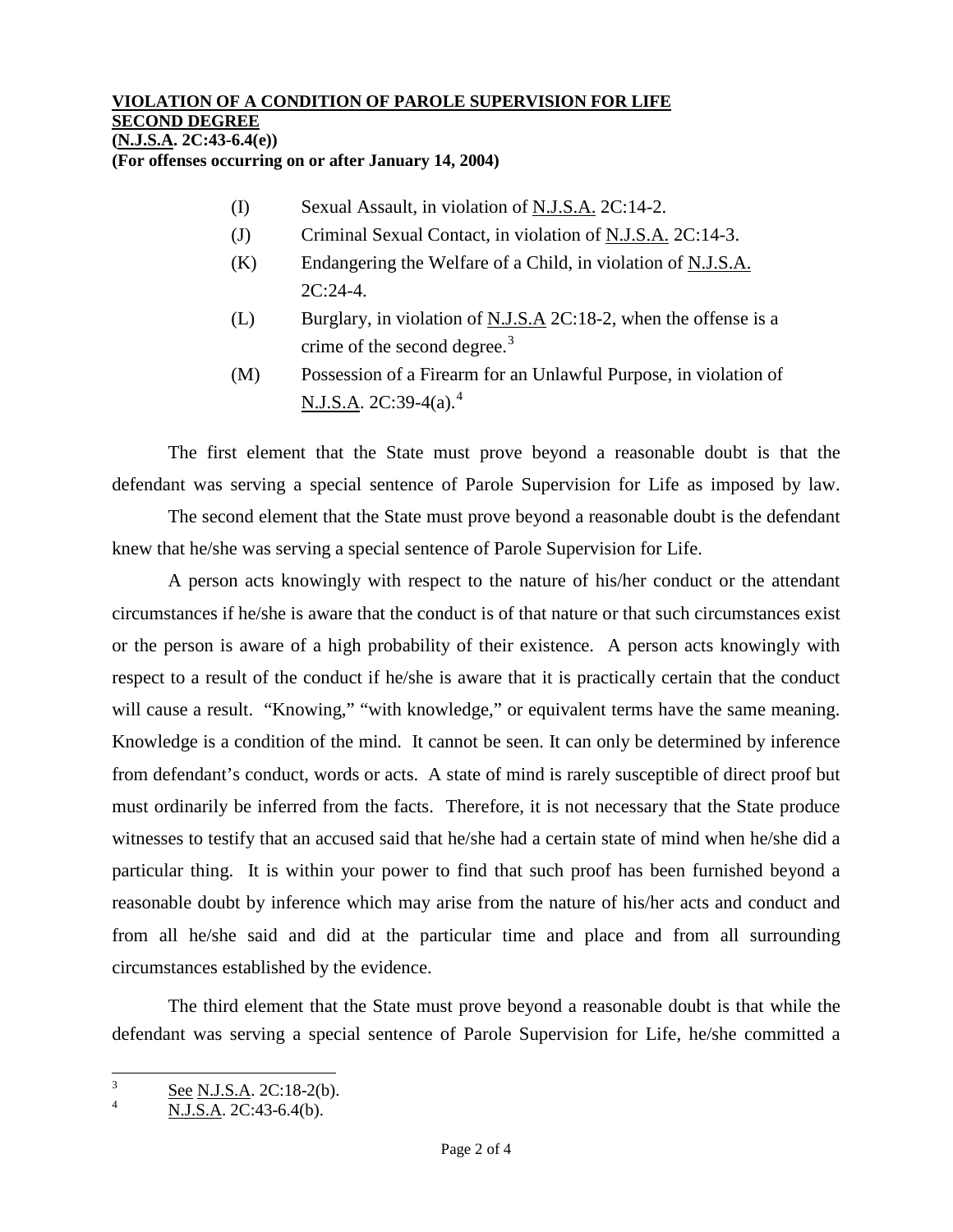# **VIOLATION OF A CONDITION OF PAROLE SUPERVISION FOR LIFE**

**SECOND DEGREE**

**(N.J.S.A. 2C:43-6.4(e))**

**(For offenses occurring on or after January 14, 2004)**

violation of \_\_\_\_\_\_\_\_\_\_\_\_\_\_\_\_ (**Choose applicable offense from one of the following offenses[5](#page-1-1)** : (A) Murder, in violation of  $N.J.S.A. 2C:11-3$ . (B) Felony Murder, in violation of N.J.S.A. 2C:11-3. (C) Aggravated Manslaughter, in violation of N.J.S.A. 2C:11-4. (D) Manslaughter, in violation of N.J.S.A. 2C:11-4. (E) Death by Auto or Vessel, in violation of  $N.J.S.A. 2C:11-5$ . (F) Aggravated Assault, in violation of N.J.S.A. 2C:12-1(b). (G) Kidnapping, in violation of N.J.S.A. 2C:13-1. (H) Luring, in violation of N.J.S.A. 2C:13-6. (I) Sexual Assault, in violation of N.J.S.A. 2C:14-2. (J) Criminal Sexual Contact, in violation of N.J.S.A. 2C:14-3.  $(K)$  Endangering the Welfare of a Child, in violation of N.J.S.A.  $2C:24-4.$ (L) Burglary, in violation of  $N.J.S.A. 2C:18-2$ , when the offense is a crime of the second degree.<sup>[6](#page-2-0)</sup> (M) Possession of a Firearm for an Unlawful Purpose, in violation of N.J.S.A. 2C:39-4(a).

## **(CHARGE IF APPLICABLE)**

A Special Sentence of Parole Supervision for Life commences immediately upon the release of a defendant from incarceration.[7](#page-2-1)

<sup>&</sup>lt;sup>5</sup> It may be necessary to conduct a bifurcated trial if the defendant is simultaneously charged with a substantive offense that is being alleged to act as one of the predicate offenses that form the basis of criminal liability under the Violation of the Special Sentence of Parole Supervision for Life statute. See State v. Ragland, 105 N.J. 189, 193-194 (1986) (The charge of Certain Persons Previously Convicted of a Crime Not to Possess a Weapon, N.J.S.A. 2C:39-7, to be bifurcated from any substantive weapons possessions charge); State v. Chenique-Puey, 145 N.J. 334, 343 (1996) (Bifurcated trial ordered when charges of contempt of a domestic-violence restraining order and an underlying criminal offense arise from the same criminal episode).

If a bifurcated trial is appropriate, it should be conducted before the same jury and the charges tried sequentially. See Ragland, supra, 105 N.J. at 195; Chenique-Puey, supra, 145 N.J. at 343. A unitary trial might still be appropriate if the Violation of Parole Supervision for Life charge was being tried alone. See State v. Brown, 180 N.J. 572 (2004).

<span id="page-2-0"></span> $\frac{6}{7}$  See N.J.S.A. 2C:18-2(b).

<span id="page-2-1"></span>N.J.S.A. 2C:43-6.4(d).